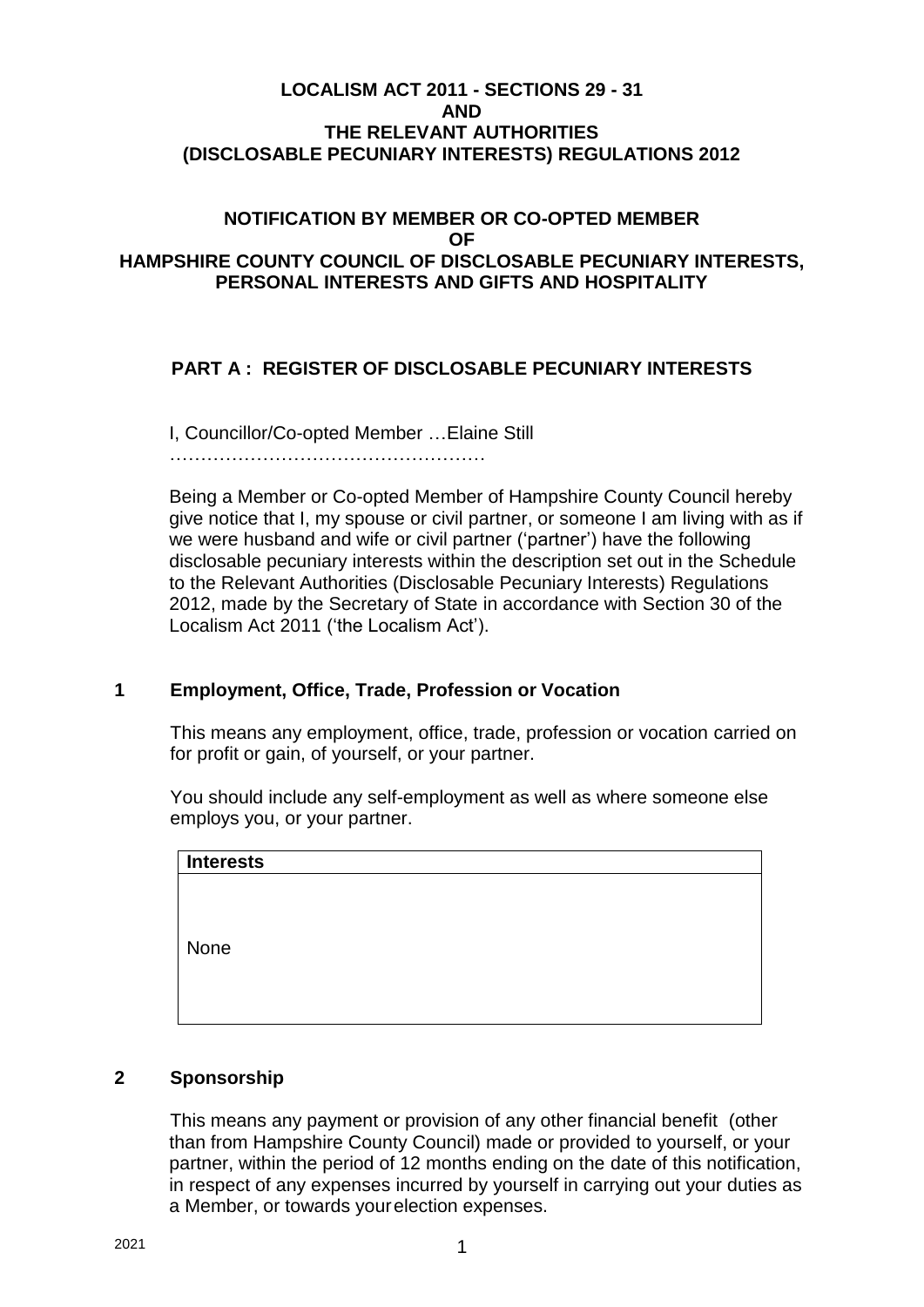This also includes any payment or financial benefit from a trade union within the meaning of the Trade Union and Labour Relations (Consolidation) Act 1992, Section 52.

**Interests** Election Expenses May 2021

# **3 Contracts**

This means any contract made between yourself, or your partner, (or a body in which you, or your partner, have a beneficial interest), and Hampshire County Council -

- **(a)** under which goods or services are to be provided or works are to be executed; AND
- **(b)** which has not been fully discharged;

| <b>Interests</b> |  |  |
|------------------|--|--|
|                  |  |  |
|                  |  |  |
| <b>None</b>      |  |  |
|                  |  |  |
|                  |  |  |
|                  |  |  |
|                  |  |  |
|                  |  |  |

### **4 Land**

This means any beneficial interest in land within the area of Hampshire County Council of yourself, or your partner.

**This includes land which you, or your partner, own, lease, have the benefit of an option over, or have other rights in or over such as an easement or other burden or interest which carries the right to occupy land or receive income, or upon which you have a mortgage. In consequence this would therefore include your home or any other property you or your partner own or otherwise have an interest, freehold or leasehold, including a property occupied as your home under a short hold tenancy.**

#### **Interests**

**The Member has an interest in this regard which is withheld under Section 32(2) of the Localism Act 2011.**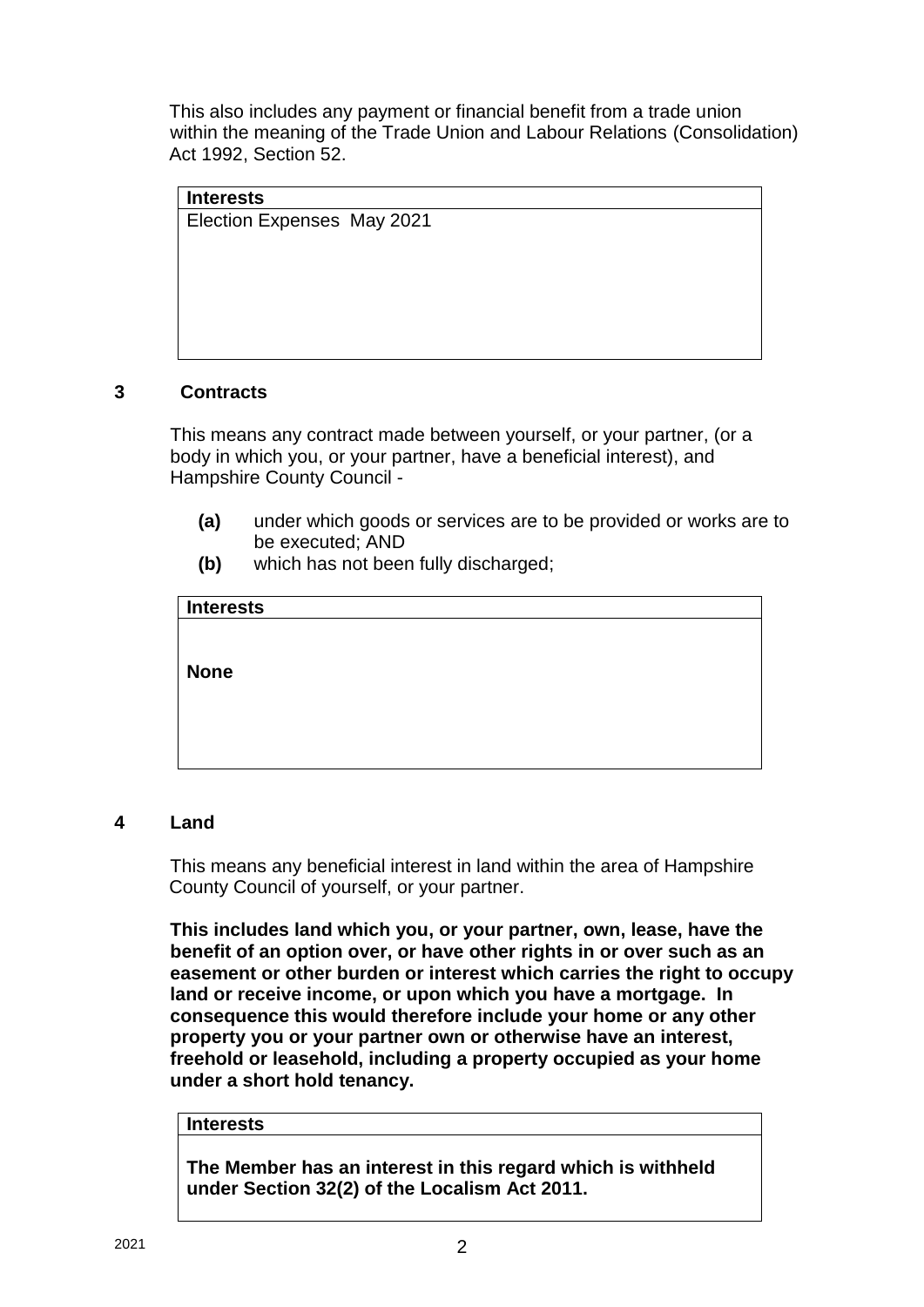#### **5 Licences**

This means any licence (alone or jointly with others) to occupy land in the administrative area of Hampshire County Council held by yourself, or your partner, for a month or longer.

| <b>Interests</b> |  |  |
|------------------|--|--|
|                  |  |  |
|                  |  |  |
| <b>None</b>      |  |  |
|                  |  |  |
|                  |  |  |
|                  |  |  |
|                  |  |  |
|                  |  |  |

# **6 Corporate Tenancies**

This means any tenancy where (to your knowledge) –

- **(a)** the landlord is Hampshire County Council; AND
- **(b)** the tenant is a body in which you, or your partner, have a beneficial interest;

| <b>Interests</b> |  |  |
|------------------|--|--|
|                  |  |  |
|                  |  |  |
| <b>None</b>      |  |  |
|                  |  |  |
|                  |  |  |
|                  |  |  |
|                  |  |  |
|                  |  |  |

### **7 Securities**

This means any beneficial interest in securities of a body where –

(a) that body (to your knowledge) has a place of business or land in the administrative area of Hampshire County Council;

AND

- (b) either
	- $(i)$  the total nominal value of the securities exceeds £25,000 or one hundredth of the total issued shared capital of that body; OR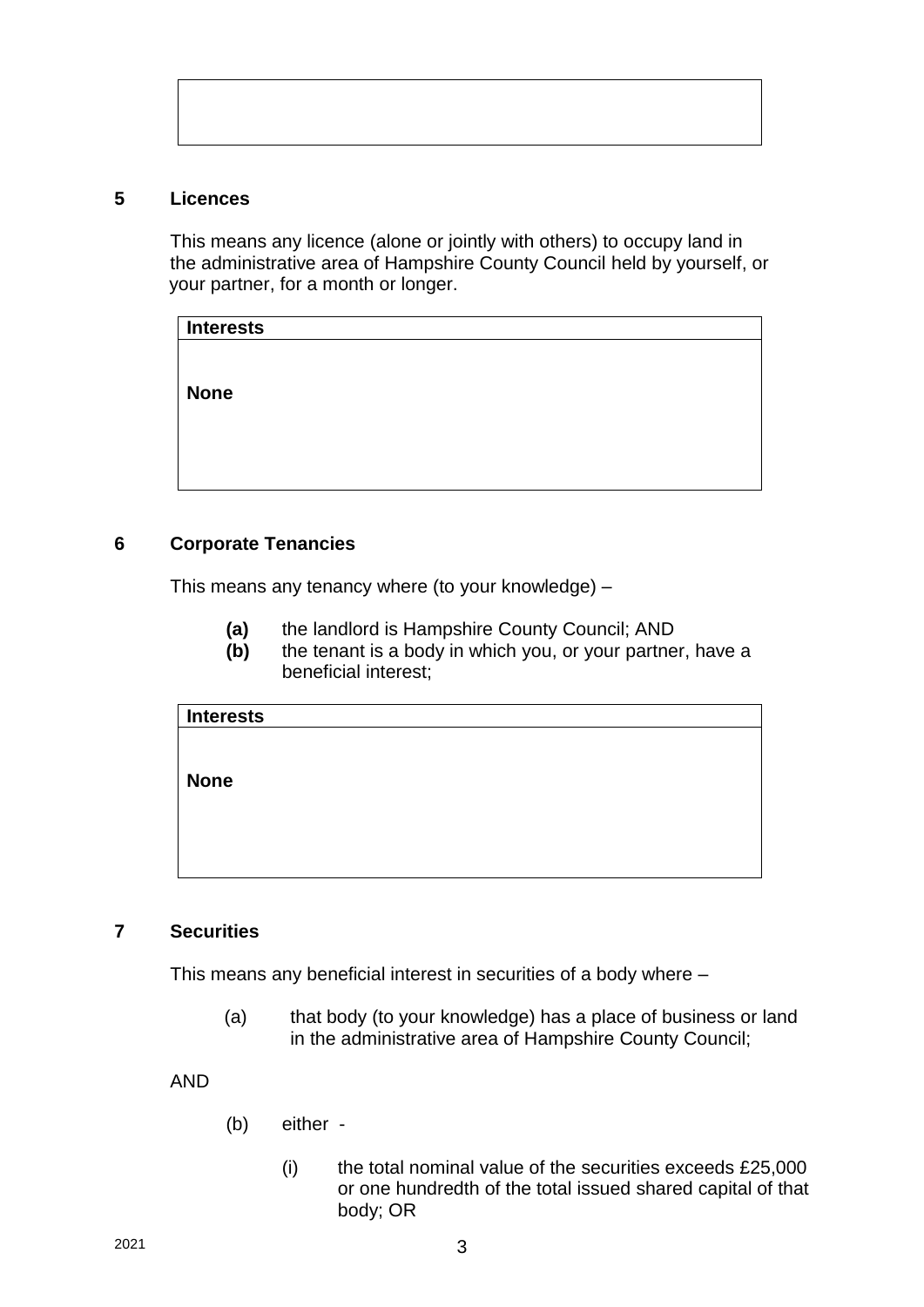(ii) if the share capital of that body is more than one class, the total nominal value of the shares of any one class in which you, or your partner, have a beneficial interest exceeds one hundredth of the total issued share capital of that class.

Securities means shares, debentures, debenture stock, loan stock, bonds, units of a collective investment scheme within the meaning of the Financial Services and Markets Act 2000, Section 8, and other securities of any description, other than money deposited with a building society.

| <b>Interests</b> |  |  |  |
|------------------|--|--|--|
|                  |  |  |  |
|                  |  |  |  |
| <b>None</b>      |  |  |  |
|                  |  |  |  |
|                  |  |  |  |
|                  |  |  |  |

**N.B. A body in which you, your spouse/civil partner (or person with whom you are living as such) have a beneficial interest means a firm in which you, your spouse/civil partner (or person with whom you are living as such) is a partner, or a body corporate of which you, your spouse/civil partner (or person with whom you are living as such) is a director, or in the securities of which you, your spouse/civil partner (or person with whom you are living as such) has a beneficial interest.**

I understand that failure (without reasonable excuse);

- (a) to register any disclosable pecuniary interest required to be registered under Section 30(1), 31(2), 31(3), or 31(7) of the Localism Act; or
- (b) to participate in any discussion or vote in any matter considered at a meeting where I have a disclosable pecuniary interest in the matter in contravention of Section 31(4) of the Localism Act; or
- (c) when acting as a single Executive Member take any steps other than for the purpose of enabling the matter to be dealt with by myself, in contravention of Section 31(8) of the Localism Act; or
- (d) knowingly or recklessly provide information under Section 30(1), 31(2), 31(3), or 31(7) of the Localism Act which is false or misleading;

is a criminal offence under Section 34 of the Localism Act, punishable by a fine not exceeding level 5 on the standard scale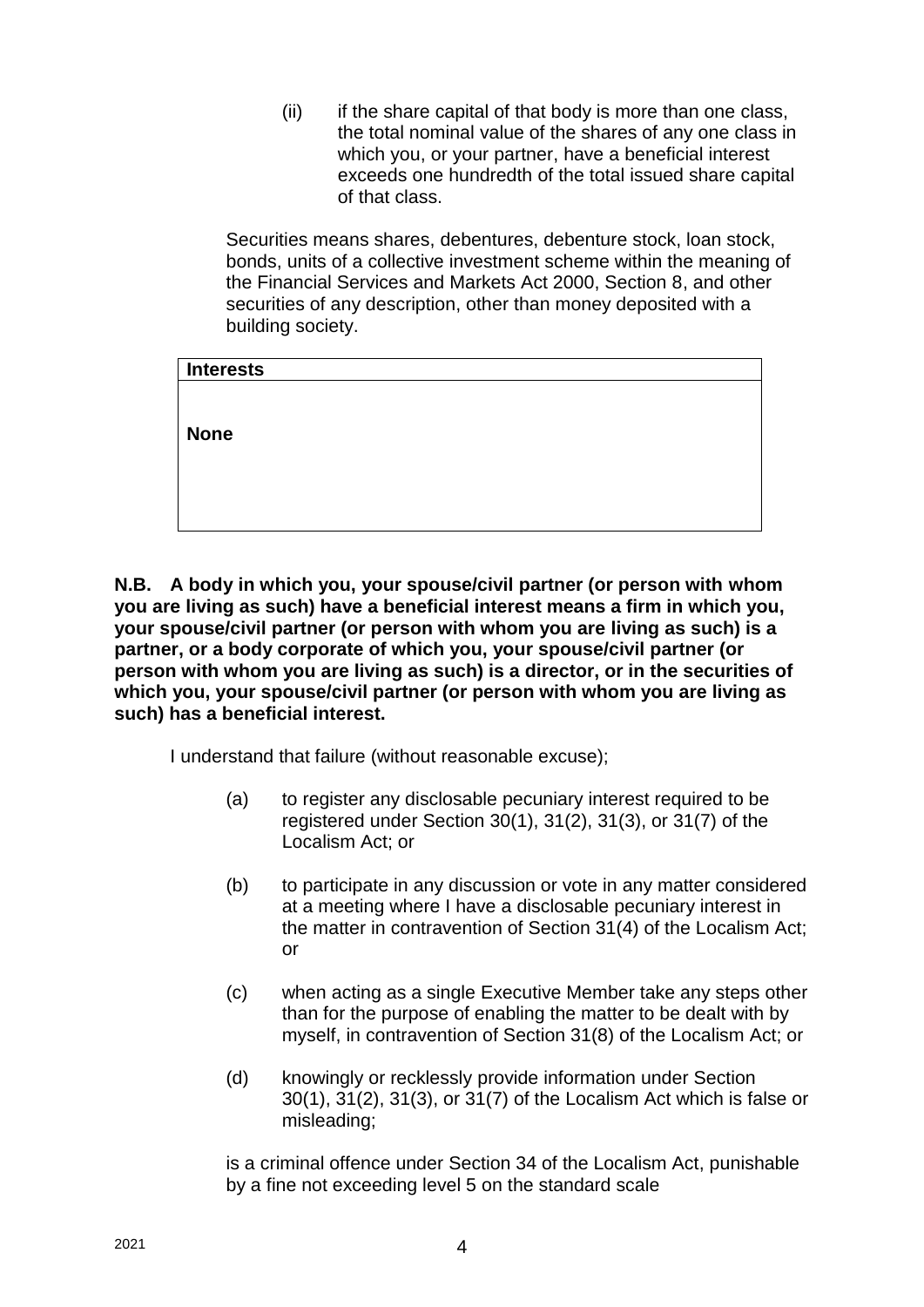(currently £5,000), and disqualification as a Member or Co-opted Member of Hampshire County Council or any other relevant authority for a period not exceeding five years.

# **PART B : REGISTER OF PERSONAL INTERESTS**

To enable Members to register interests which are not Disclosable Pecuniary Interests and to promote openness, Members may, should they consider it appropriate, enter any Personal Interests in this Section.

I hereby give notice that I consider it appropriate for the following personal interests to be entered on my Register of Member's Interests pursuant to Part 5 of Hampshire County Council's Code of Conduct for Members.

| <b>Specific Personal Interests</b>                                                                 |                                                                        |  |  |  |
|----------------------------------------------------------------------------------------------------|------------------------------------------------------------------------|--|--|--|
| Membership of, or occupation of, a position of general control or management<br>in any:            |                                                                        |  |  |  |
| a) Bodies to which you have been<br>appointed or nominated by the<br>County Council.               | Anvil Arts Trust as an Observer<br><b>JMC Four Lanes Junior School</b> |  |  |  |
| Example: Any outside organisation<br>that you have been appointed to by                            | Chairman of Chineham Incinerator<br>liaison Panel                      |  |  |  |
| the County Council                                                                                 |                                                                        |  |  |  |
| b) Public authorities or bodies<br>exercising function of a public nature.                         |                                                                        |  |  |  |
| <b>Example: Other Local Authorities,</b><br><b>Parish Council, Health Trust</b>                    |                                                                        |  |  |  |
| c) Bodies directed to charitable<br>purposes.                                                      |                                                                        |  |  |  |
| Example: Any Charitable Trusts                                                                     |                                                                        |  |  |  |
| d) Bodies one of whose principal<br>purposes include the influence of<br>public opinion or policy. |                                                                        |  |  |  |
| Example: Single Interest Action<br>Groups, National Trust, Friends of the<br>Earth                 |                                                                        |  |  |  |
| e) Trade Unions                                                                                    |                                                                        |  |  |  |
| f) Political Parties                                                                               | Conservative                                                           |  |  |  |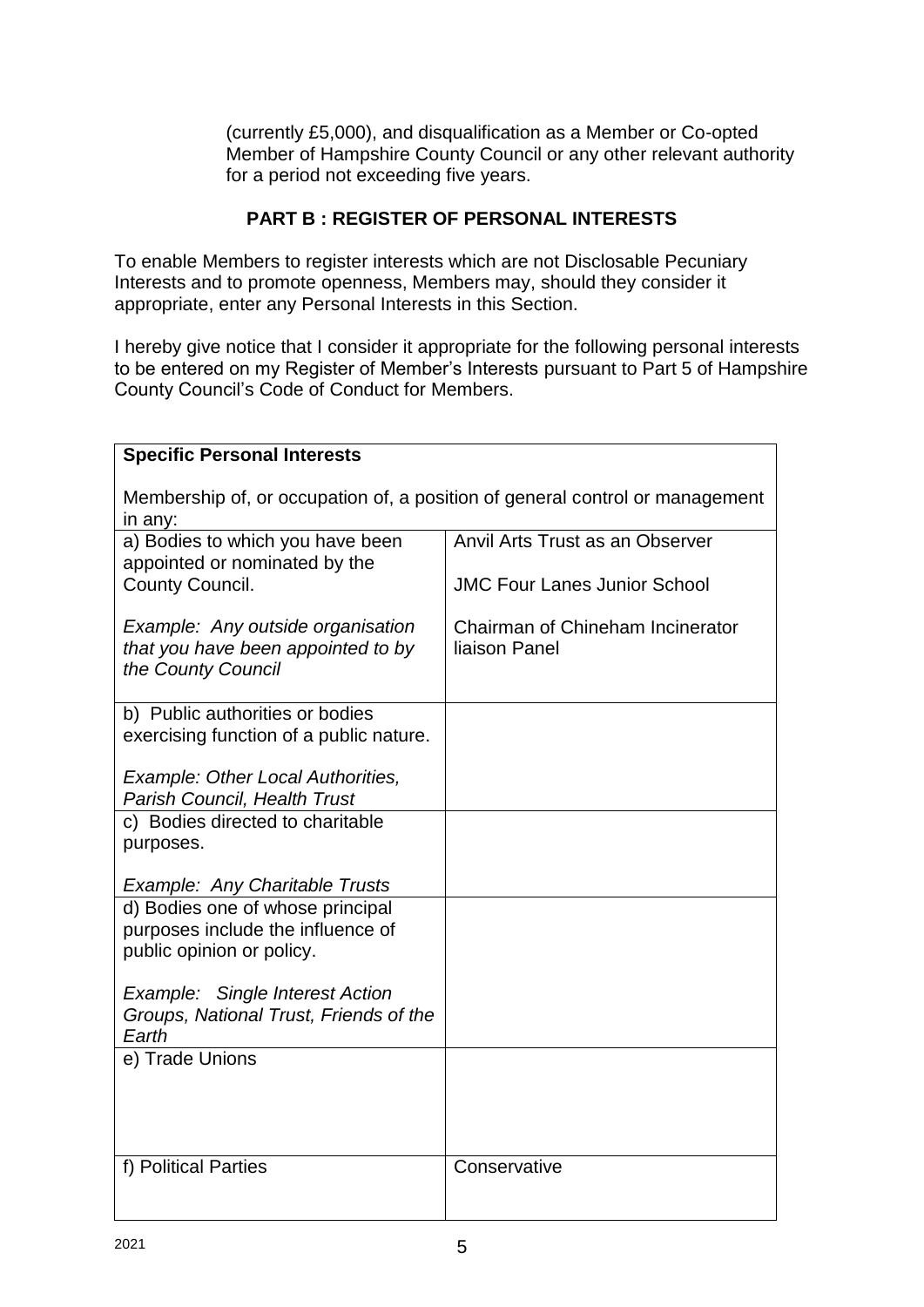**General Personal Interests –** Interests which may reasonably be regarded as affecting the well being or financial position of yourself, a member of your family or person with whom you have a close association more than other Council Tax payers, rate payers or inhabitants of the County Council's area.

My daughter is a cabinet member on Basingstoke and Deane Borough Council.

# **PART C: REGISTER OF GIFTS AND HOSPITALITY**

I hereby give notice pursuant to Part 4 of the Members' Code that I have received / accepted the following Gifts / Hospitality.

| Date of receipt of<br>gift/hospitality | Name and address of<br>donor | Nature of gift and or<br>hospitality |
|----------------------------------------|------------------------------|--------------------------------------|
|                                        |                              |                                      |
|                                        |                              |                                      |
|                                        |                              |                                      |
|                                        |                              |                                      |
|                                        |                              |                                      |
|                                        |                              |                                      |
|                                        |                              |                                      |
|                                        |                              |                                      |

**NB This section will be updated by the Monitoring Officer on receipt of notification of Gifts and Hospitality from the Member or Co-opted Member.**